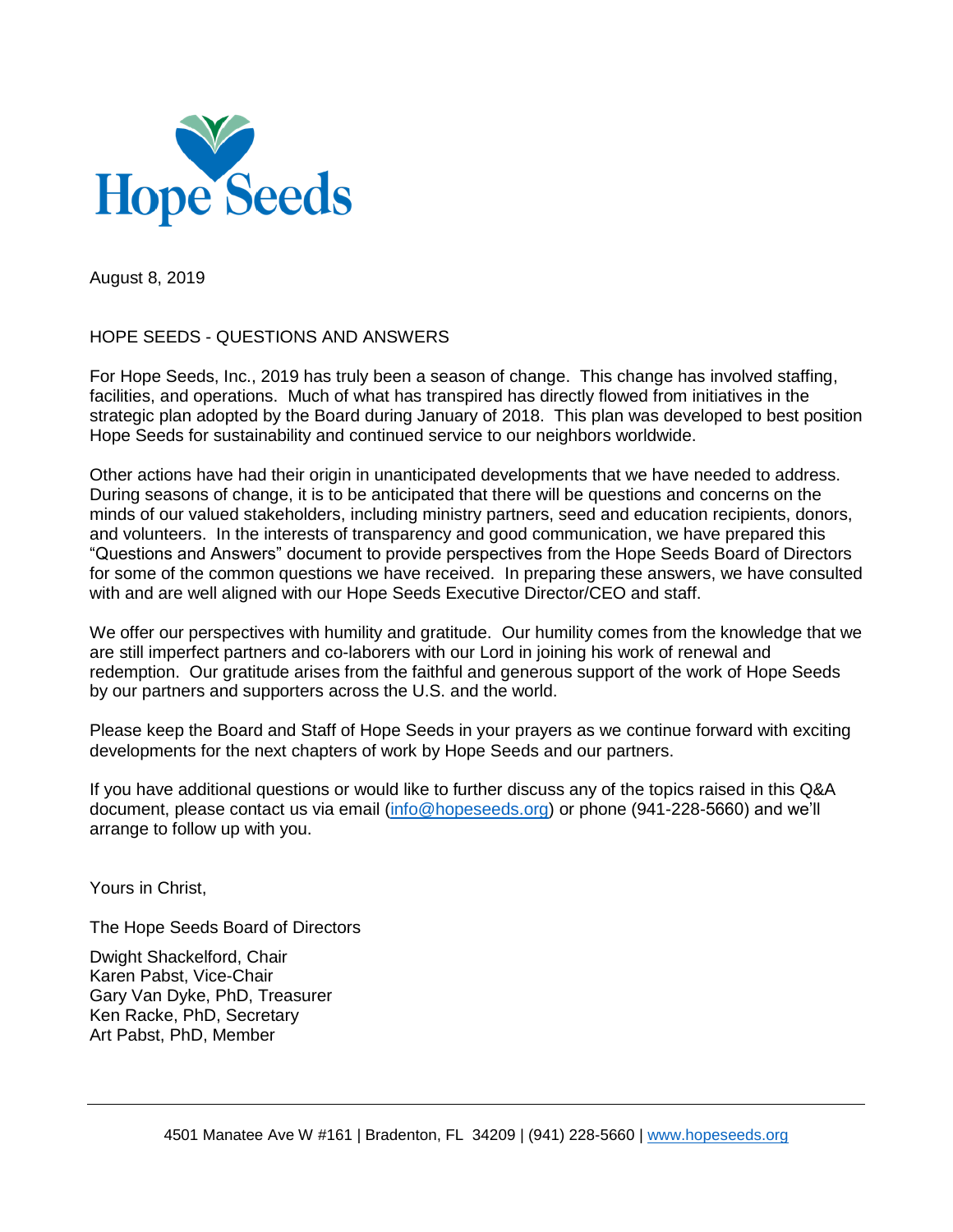# **General Transition**

#### **Q. It seems that a lot of changes have gone on with Hope Seeds recently. What are the most significant changes and why are they happening now?**

A. Two key recent changes include the appointment of a new Executive Director, David Balsbaugh, and a consolidation and re-organization of Hope Seeds operations at the Bradenton, FL, headquarters office. Associated with these changes were the departure from Hope Seeds of long-time director Mike Mueller and the ongoing sale of the Bertrand, MO, campus. These and other changes stem from implementation of the updated strategic plan for Hope Seeds adopted by the Board in January of 2018, after two years of discussion among Board members and staff. The overall goal of the plan is to best position Hope Seeds for the next 20 years of service worldwide by renewing and refreshing our structure, programs, and approaches for changing times.

## **Q. Is the mission and primary work of Hope Seeds changing? Will the truth of the gospel continue to be shared as well as garden seed?**

A. The overall mission of Hope Seeds is not changing, and it remains as follows:

*Hope Seeds is a Christian, charitable ministry that seeks to improve the nutrition of the poorest in the world, by providing quality garden seed and agricultural education through Christian missionaries and organizations.*

The gospel message of hope pamphlet continues to be included with each seed shipment as a testimony to the source of abundant life, found in the work of God through Jesus. As an organization we are committed to sharing the love and truth of Christ with our worldwide neighbors, so that both sustainable gardening and hope in Christ will take root and grow.

# **Q. What is the relationship of Hope Seeds to Day 3 Seeds?**

A. Hope Seeds does not have a working relationship with Day 3 Seeds (D3S), a non-profit organization launched recently by former Hope Seeds Director Mike Mueller. Our understanding is that "*The core function of D3S is vegetable seed development, focusing on open-pollinated vegetable species*" (from Day 3 Seeds introductory newsletter), and we understand that it will be operated in an integrated fashion with the Mueller family for-profit plant sales business. Hope Seeds gardening efforts instead rely on obtaining readily available, high quality garden seed from commercial seed producers.

#### **Q. Who have been the key ministry partners for Hope Seeds, and are they changing?**

A. Hope Seeds has historically partnered with a number of ministry organizations, missionaries, and churches and, although we are currently evaluating our relationships with existing partners and exploring cooperation with new partners, specific changes have not been made at this time. A few of the many organizations Hope Seeds has and continues to work with regarding distribution of seed, educational materials, and the message of hope, include Artists for Soup, Chapin Living Waters, ECHO, Haiti Helpers, Hope Seeds for Souls East Africa, Love a Child, Hearts Afire, Psalm139LOVE, and We Care Ministries. Hope Seeds has also established partnerships with a number of churches in the U.S. with respect to seed packing and preparation for shipments overseas. We at Hope Seeds couldn't do what we do without such partnerships, and we are thankful for the many co-laborers God has connected us with. As we look to the future, one goal we have is to strengthen relationships with key organizations, both current and new, that support the most sustainable approaches for gardening efforts.

# **Q. Can you explain the relationship of Hope Seeds, Inc. with Hope Seeds for Souls East Africa?**

A. Hope Seeds for Souls East Africa (HS4SEA) is a Christian ministry based in Uganda, which is focused on empowering local communities with quality garden seed and education. HS4SEA was founded in 2015 by current Executive Director Raymond Kaija, a long-time Hope Seeds partner. Hope Seeds has supported Raymond's agricultural mission efforts in Uganda for more than a decade, and we provided the initial strategic direction and funding for establishment of HS4SEA as a sister organization. Hope Seeds continues to partner and support the work of Raymond Kaija and HS4SEA by providing garden seed as well as advice and funding for HS4SE's activities, including Hope Gardens and The Widow's Seed. It should be noted that, while Hope Seeds is a partner, HS4SEA is an independent organization, established as an official Non-Governmental Organization (NGO) in Uganda and with its own Board of Directors, staff, budget, and ministry plan.

#### **Q. Is Hope Seeds going to continue to be involved in selling plants as a fundraiser?**

A. Hope Seeds decided at the beginning of 2018 to discontinue involvement with retail plant sales as a fundraising effort. For several years at the Missouri campus, Hope Seeds land, greenhouses, equipment, and staff were heavily involved with plant sales in association with the Mueller family commercial plant sales business. Over time, we realized that such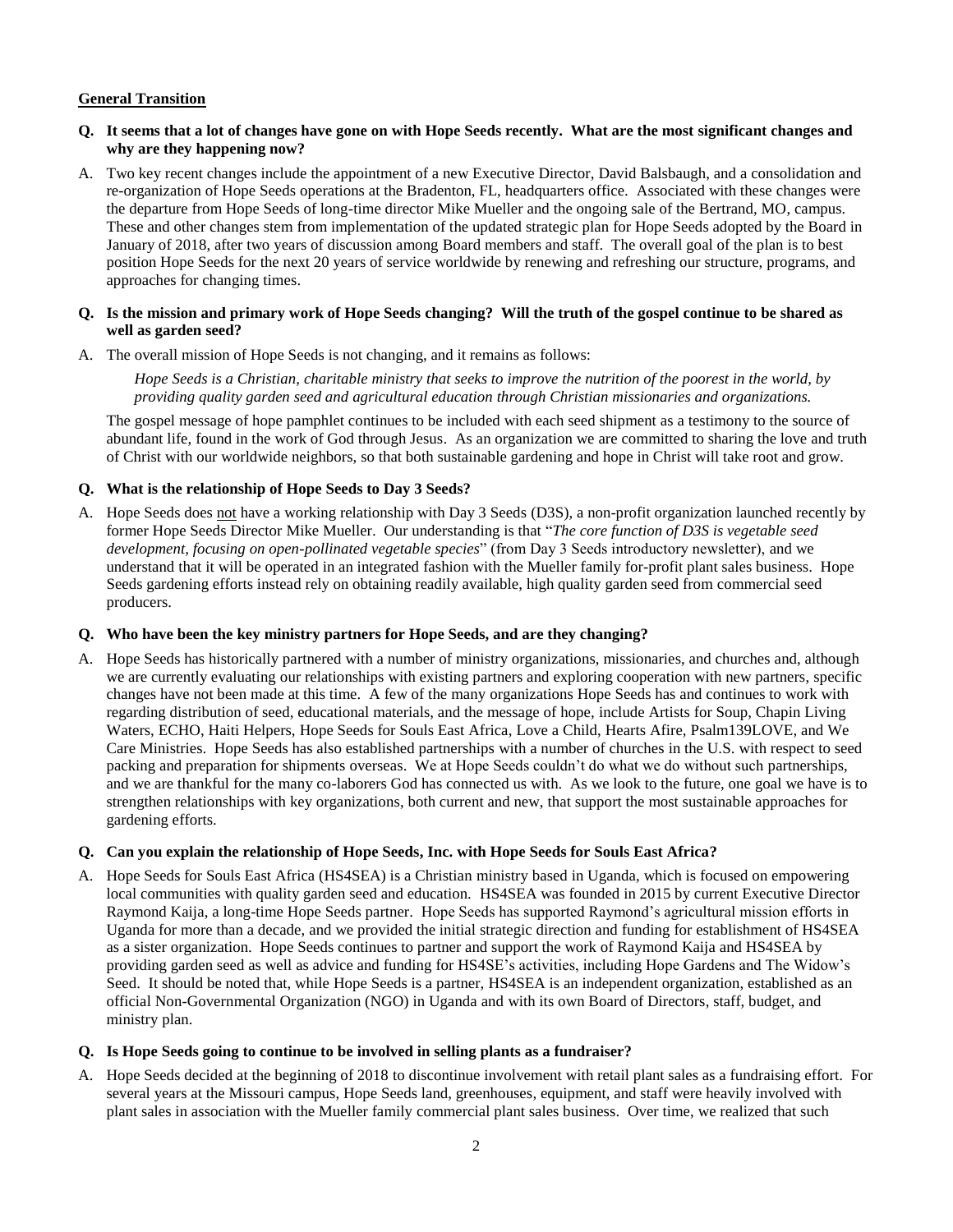efforts, while contributing moderate funds to our budget (<10% of our annual income), were consuming inordinate amounts of staff time. We believe that our Executive Director, Mike Mueller, was spending nearly half of his time engaged in Mueller family business. This and accounting/accountability difficulties, made it very difficult to differentiate between Hope Seeds' *charitable* work and Mueller family *for-profit* business activities.

## **Q. Will Hope Seeds be sponsoring any garden seed-related research or heirloom variety preservation?**

A. Hope Seeds also decided recently to discontinue efforts related to vegetable garden seed research and development, including heirloom variety preservation. Since its founding 20 years ago, nearly all the garden seed supplied by Hope Seeds to our ministry partners worldwide has been commercially purchased. Our plan is to continue that practice.

# **Q. Given all the recent changes, why should I continue to support the work of Hope Seeds?**

A. God has been at work and continues to be at work through Hope Seeds and its many partners in meeting seed and education needs, and in bringing the good news of Jesus to those who struggle with food insecurity and hopelessness. The Lord's faithfulness during these 20 years since Hope Seeds was founded, through many changes and challenges, provides us with a confidence in his guidance and provision. We are extremely excited about the next chapters of the work of Hope Seeds, about continuing with existing program activities as well as exploring and implementing innovative, new approaches. The best is yet to come, and we invite you along on the journey of humble service God has called us to.

# **Leadership and Staffing**

#### **Q. Who are the individuals currently on staff with Hope Seeds? What are their roles and responsibilities?**

A. Hope Seeds currently has two full-time and one part-time paid staff positions. These are:

David Balsbaugh - Executive Director/CEO (full-time) – Dave received a degree in International Agriculture Business and Community Development and has more than 20 years of experience in work related to agricultural missions and education. He has spent time as a missionary in Haiti, Malawi and Mozambique, and previously served as Director of Sustainable Development for Love A Child and Director of Educational Programs for ECHO. Dave joined Hope Seeds during the summer of 2018 and was named Executive Director/CEO in February of 2019. Dave currently resides in Anna Maria, Florida.

The Executive Director/CEO Establishes and implements ministry goals, leads and guides the day-to-day operations of Hope Seeds, manages budget and spending, establishes and facilitates partnerships with ministry organizations, serves as chief spokesperson for the ministry, directs communications, and serves as staff liaison with the Board of Directors.

Maxine Balsbaugh - Office Manager (full-time) – Maxine received a degree in Interdisciplinary Studies, and has experience in business, education, and missions. Maxine has spent time in Haiti as a missionary through the Love A Child organization. Maxine joined Hope Seeds during the summer of 2018 and was appointed as volunteer Office Manager in February and salaried Office Manager in July of 2019. Maxine currently resides in Anna Maria, Florida.

The Office Manager organizes office operations, supervises financial tracking, invoicing and donations, manages record keeping, develops donor and volunteer communications, and coordinates volunteer activities.

Mike Sullivan - Ministry Development Director (part-time) – Mike received a degree in Business/Marketing and worked for more than 20 years for Procter and Gamble. Mike has extensive experience with aid organizations. He was at ECHO for 15 years where he served as its first Development Director, and subsequently was a member of the leadership team for Love A Child. Mike joined Hope Seeds in January of 2018. Mike currently resides with his wife Jan in Fort Myers, Florida.

The Ministry Development Director facilitates donor and granting agency interactions and assists with communication efforts.

It should be noted that much of the work of Hope Seeds is accomplished by unpaid volunteers, and their contributions for office support, seed packing, finance, and communications are crucial to the effectiveness of our efforts. We are thankful to our Lord for his abundant provisions through the hearts, minds, and hands of these faithful partners.

# **Q. Mike Mueller was a co-founder of Hope Seeds and had served as Executive Director for many years. Why was a leadership change needed?**

A. When Hope Seeds adopted a revised strategic plan in early 2018, after two years of discussion among Board members and staff, one of the key strategic initiatives was to "*Arrange for a smooth transition of leadership and optimized staff for meeting future needs*". In fact, an impetus for revision of the strategic plan at that time was the acknowledgement by Mike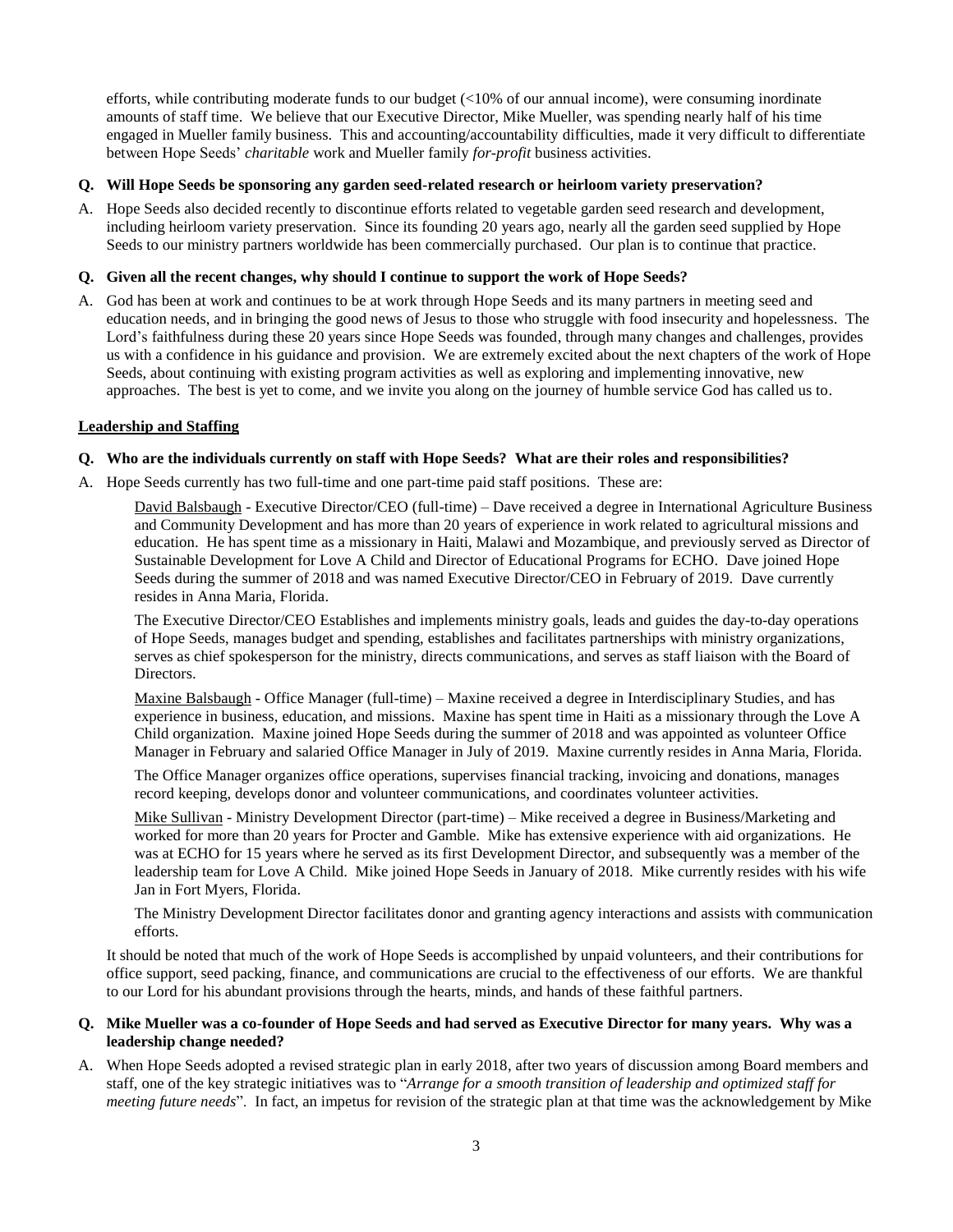that the Board needed to look to the future in anticipation of his retirement. In early 2019, the Board felt that the time for a change in leadership of Hope Seeds was right for several reasons.

First, the Board believed that Mike had taken Hope Seeds about as far as it was going to go in terms of its development, and a new generation of leadership with fresh vision, ideas, and energy was needed to move the ministry forward. This was the primary reason that a new Executive Director, David Balsbaugh, was appointed in February of 2019 to replace Mike Mueller.

Second, Hope Seeds had decided to discontinue involvement with commercial plant sales and, with Mike continuing to spend nearly half of his annual effort running the Mueller family business, it was desirable for Hope Seeds to move from having a part-time to a full-time Executive Director to help bring the ministry to the next level.

Third, Hope Seeds had decided to discontinue seed development and heirloom variety preservation efforts. The Board understood Mike's continuing interest in this area and encouraged him to establish a new entity for his research with the expectation that the new entity and Hope Seeds could cooperate. In anticipation of that cooperation, Hope Seeds compensated Mike for his research. The anticipated cooperation did not occur.

Finally, the Board recognized that a time-limited opportunity existed in early 2019 to promote David Balsbaugh, currently serving as Missouri campus site manager for Hope Seeds, to the leadership role. David was being recruited by other ministries and it was felt that God's providence in bringing David to Hope Seeds should be recognized as he appeared an ideal fit for the Executive Director role and was Mike's hand-picked successor.

#### **Q. How was Mike's successor as Hope Seeds Executive Director selected?**

A. David Balsbaugh was recruited during April of 2018 by Mike Mueller to join him in the work of Hope Seeds and assist him with Missouri campus operations during a period when Mike was recovering from surgery. In announcing the hiring of Dave, Mike pointed out that Dave and his wife Maxine represented an answer to prayer and expressed hope that the Board, from whom he expected some resistance, would recognize "*their ultimate value to the future of HS and its transition*". As the Board understood more about Dave's depth of experience with agricultural mission work and became acquainted with his thoughtful, hardworking, and friendly style, we were all won over as strong supporters. To this end, the Board during its September 2018 meeting asked Mike to draft a role profile and personal ministry plan by year's end for a full-time Associate Director with intentions of confirming Dave in this role. Dave was subsequently recognized first as Associate Director and then, during the February 2019 Board meeting, selected unanimously by the Board as the next Executive Director of Hope Seeds.

#### **Q. Why is Mike Mueller no longer part of Hope Seeds? Is it true that he has been fired?**

A. As plans were made and finalized during early 2019 for David Balsbaugh to succeed Mike Mueller as Executive Director of Hope Seeds, the Board recognized the critical importance of ensuring Mike was retained in an important role within Hope Seeds to facilitate the transition. To this end, Mike was appointed at the February 2019 Board meeting to fill the newly created role of Director Emeritus for Hope Seeds. The role was established "*to honor and recognize the longstanding contributions of Hope Seeds co-founder Mike Mueller and enable him to remain close to the heartbeat of the organization in supporting the effective ramp-up of newly appointed Executive Director Dave Balsbaugh.*" The Director Emeritus role was designated as a part-time position, with a generous annual salary, to allow Mike the freedom to continue with his plant sales activities via the Mueller family business and to engage in further seed development work via his new organization, a step that the Board encouraged him in 2017 to take. Indeed, during February of 2019 Mike embraced the role of Director Emeritus and indicated to the Board, "*I expect to report to and work alongside Dave as Ex. Dir. for years to come.*" So, the Board had every expectation that the pathway for a smooth Hope Seeds leadership transition had been arranged, with support of both incoming and outgoing leaders.

However, by March of 2019 Mike was having serious second thoughts about having agreed to step aside from the Executive Director role to serve as Director Emeritus. As incoming Director Dave Balsbaugh began to assume supervision of finances and staff, Mike began to have great difficulties with the changes and the fact that he was no longer in control. These difficulties impeded cooperation for the transition and began to be expressed in inappropriate ways and with increasingly unreasonable demands by Mike to the new Executive Director and the Board. Thus, during March, Mike informed the Board that he no longer considered himself a Hope Seeds staff member and effectively left the organization.

## **Q. I have heard that Mike Mueller is unhappy about his treatment by the Board. What has the Board done to address his needs and concerns?**

A. The Hope Seeds Board has empathy for Mike Mueller and it is unfortunate he has experienced such mixed feelings about the leadership transition which occurred earlier this year. We are very appreciative of the many contributions Mike as cofounder and longtime Executive Director of Hope Seeds made to the organization. It is important to note that Mike and the Board had agreed on both the need for leadership transition and the selection of David Balsbaugh as his successor. The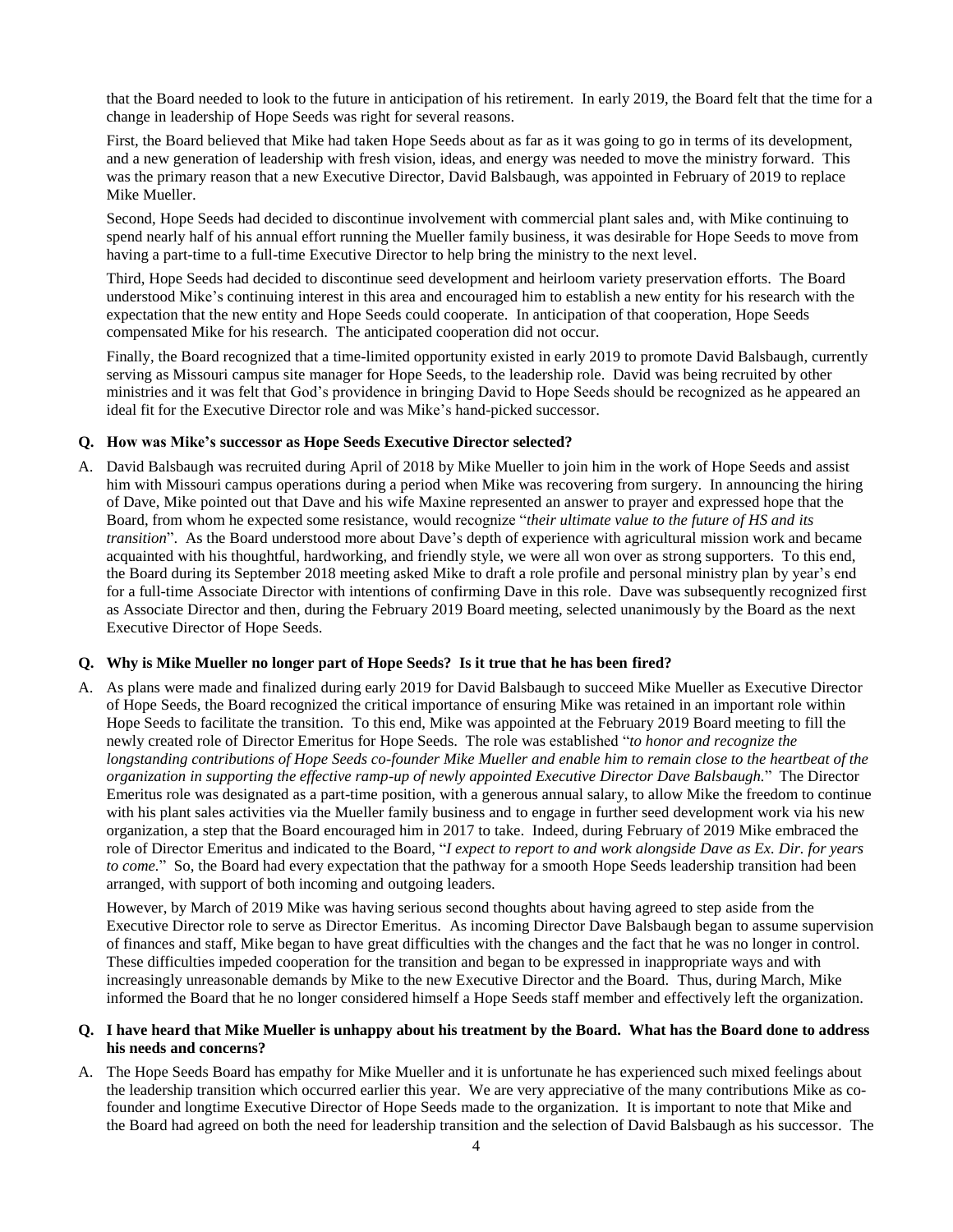*timing* of the leadership change was a Board decision. The Board made a substantial effort to safeguard the interests and financial situation of the Mueller family by creating a new, well-compensated and part-time emeritus position. Mike has found it very difficult to cope with the change. This difficulty in transitioning from the "founding" generation of leadership to the next generation is not at all unusual in the life of a ministry or organization and is commonly referred to as "founder's syndrome". The Board and staff have made repeated attempts to reach out, but Mike Mueller has been uncooperative or unresponsive. Although hard feelings and a current lack of cooperation have resulted from Mike's situation, it is our prayer that there would be a resolution of all transition matters and a reconciliation achieved.

# **Facilities**

# **Q. Where is the Hope Seeds main office located? How can I contact staff and where should I send my donations?**

A. The Hope Seeds headquarters location, since its founding some 20 years ago, has been in Southwestern Florida. We currently maintain our administrative office and primary seed cold storage in Bradenton. Contact information for queries and donations is shown below:

Hope Seeds, Inc. 4501 Manatee Ave W #161 Bradenton, FL 34209 Phone: 941-228-5660 Email: [info@hopeseeds.org](mailto:info@hopeseeds.org) Website: [www.hopeseeds.org](http://www.hopeseeds.org/)

#### **Q. Why is Hope Seeds closing the Bertrand, Missouri, campus? Was it not an important part of the ministry?**

A. Hope Seeds added the Bertrand, Missouri, campus in late 2010 upon its purchase from the Mueller family, and it has been a difficult but necessary decision for us to cease our operations there. The Board has become concerned in recent years with the high cost of maintaining the site and its underutilization for ministry activities such as education and training. An evaluation of Hope Seeds facilities commissioned by the Board in early 2019 recently returned the conclusion that, while moderately well-suited as a site for the Mueller family plant sales business, the benefits realized from the site for Hope Seeds ministry activities did not justify its continued operation. Therefore, rather than, as a small ministry, attempt to maintain two separate facilities, the Board decided during late April of 2019 to consolidate and re-organize Hope Seeds operations at the Bradenton, FL, headquarters office, and to put the Bertrand, MO, campus up for sale.

#### **Q. Does closing of the Hope Seeds Bertrand, Missouri, campus mean that my volunteer efforts or donations there were wasted?**

A. There were good things that occurred at our Bertrand, Missouri, campus, enabled by our many volunteers and donors, and we mustn't minimize these. There were a couple of training workshops held there over the years, we utilized the property as a primary seed cold storage and shipping location, and some seed packing was organized at the site in recent years. The decision to depart the site was based on our desire to optimize facilities and associated costs so that we could make the best future use of ministry funds and efforts. We anticipate that funds resulting from the sale of the valuable Bertrand campus will be reinvested in the Hope Seeds ministry facilities at our headquarters location in Florida.

#### **Q. With Hope Seeds closing the Bertrand campus, what will become of seed packing activities in the Southeastern Missouri area? Will they be continued?**

A. We treasure and rely heavily on the seed packing contributions provided by our many volunteers in the Southeastern Missouri area, and these important activities are planned to continue. Retired Board Chair Luella Franke is serving as the coordinator of our seed packing events in the region, and we have established a small seed storage depot with her.

#### **Q. How can Hope Seeds operate without a farm or greenhouse? Aren't these needed for educational and seedhandling activities?**

A. Seed cold storage and shipping activities are currently being handled in their entirety by our Bradenton, Florida, office. Future needs of the ministry will require an expansion of our seed handling activities. In addition, we believe that having access to a site where educational and gardening demonstration activities can occur is an important consideration. At present, we are exploring various options in the Southwestern Florida region in terms of expanded facilities for educational activities, demonstrations, and seed handling.